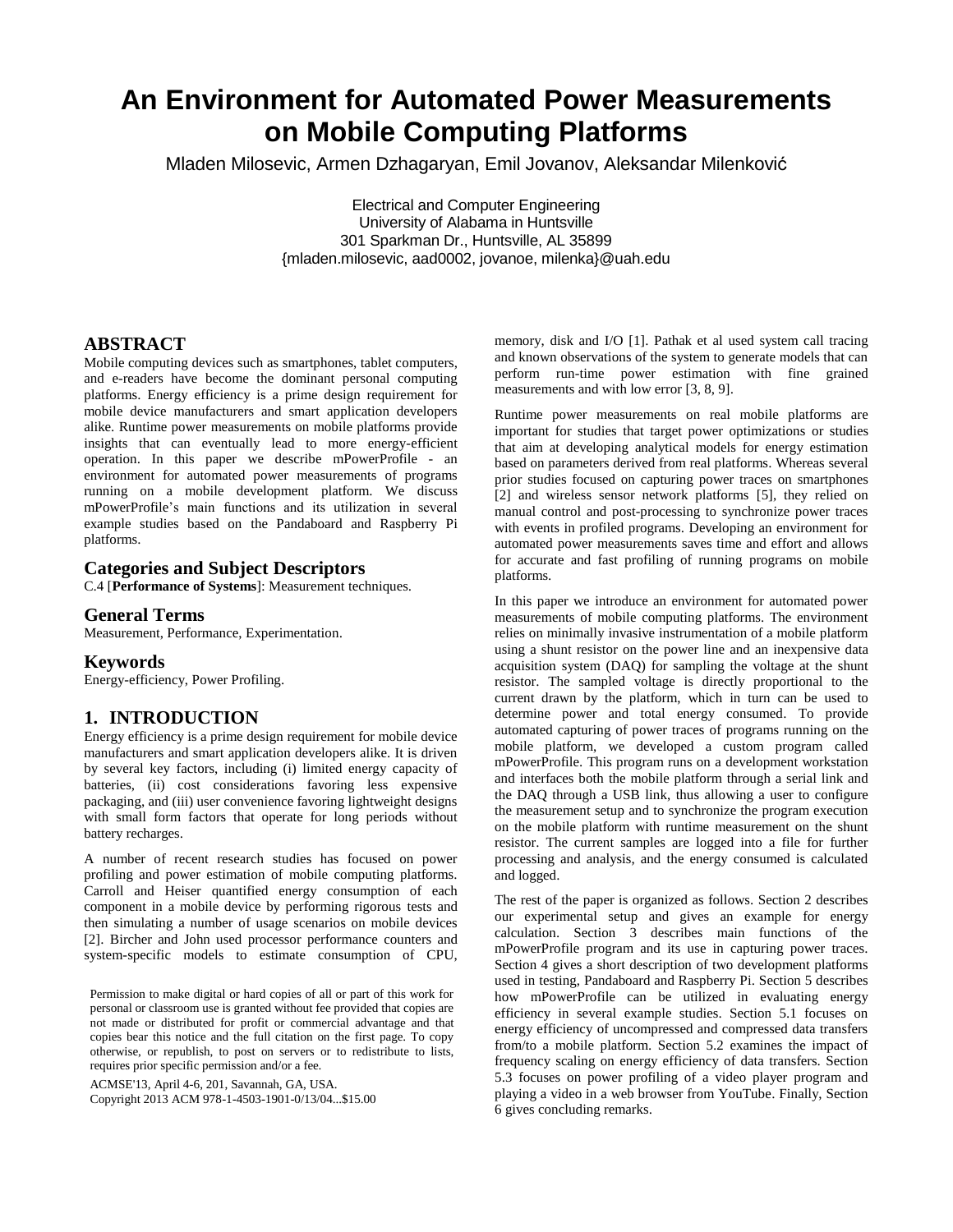#### **2. EXPERIMENTAL SETUP**

[Figure 1](#page-1-0) illustrates experimental setup for capturing power traces and measuring the energy consumed during program execution on a system under test, typically a mobile development platform. The mobile platform is connected to a power supply  $(V_{\text{SUPPLY}})$  via a low-resistance shunt resistor (R = 0.1 Ω). The voltage over the shunt resistor is directly proportional to the current drawn by the mobile platform ( $V_{SHUNT} = R*I$ ). The voltage is sampled using a data acquisition system (DAQ) connected to a development workstation. The current, I, can be calculated from the voltage samples from the shunt resistor as  $I = V_{SHUNT}/R$ .



**Figure 1. Experimental setup.**

<span id="page-1-0"></span>[Figure 2\(](#page-1-1)a) shows the measured current drawn by Pandaboard [7] before, during, and after compression of an input file using the gzip utility [11] with lowest compression level (-1). The compression command is issued at t=4 seconds and the compression takes about 8.5 seconds. The sampling is continued for 4 seconds after the completion of the compression task. [Figure](#page-1-1)  [2\(](#page-1-1)a) shows the current drawn by Pandaboard during this period as it is used in our energy calculations[. Figure 2\(](#page-1-1)b) shows the filtered current signal, provided here only to enable easier visual inspection by a human of the changes in the current drawn during program execution.

The platform with all unnecessary services turned off draws 0.565 amperes when idling  $(I_{idle}=0.565 \text{ A})$ . The start of the compression is marked with a steep increase in the current, which remains high throughout the compression and goes down to the idle current level once the compression has completed. The number of samples during the execution of a program is  $n = T^*F_s$ , where T is the execution time for the given program and  $F<sub>S</sub>$  is the sampling frequency. The total energy consumed (ET) is calculated as a function of the measured current samples  $I_i$  as follows:

$$
ET = \sum_{j=1}^{n} I_j \cdot V_{PLATFORM,j} \cdot \Delta t \tag{1}
$$

where,  $\Delta t=1/F_S$ , and  $V_{\text{PLATFORM},j} = V_{\text{SUPPLY}} - I_j^*R$ . Note that the calculation can be simplified by assuming  $V_{PLATFORM}$  to be constant because the voltage drop over the shunt resistor is negligible. In addition to ET, we also calculate the energy overhead of the executing program alone, EO, which excludes the energy needed to run the platform when idle. This energy overhead is calculated as:

$$
EO = ET - Iidle \cdot VPLARTFORM, idle \cdot T
$$
 (2)

where  $V_{\text{PLATFORM},idle} = V_{\text{SUPPLY}} - I_{idle} * R$ .

The accuracy of the energy estimation increases with increasing sampling frequency. The maximum sampling frequency supported by the DAQ in our setup is 200,000 samples per second (200 Ksps). For a processor core running at 1 GHz we can sample the voltage every 5,000 CPU clock cycles. We experimented with different sampling frequencies in the range of 10 Ksps to 200 Ksps and evaluated their impact on the energy calculations. We found that the energy calculated using 20 Ksps is within 1% of the energy calculated using 200 Ksps, so for our experiments we use a sampling frequency of 20 Ksps.

#### **3. mPowerProfile**

mPowerProfile is a software tool for automated capturing of power traces and evaluating energy-efficiency of programs running on mobile computing platforms. mPowerProfile runs on a development workstation and it controls both the system under test (via a serial link terminal) and the DAQ (via a USB port).

[Figure 3](#page-2-0) shows the mPowerProfile's GUI. It can operate in one of the two modes – manually controlled measurements and automated measurements. Regardless of the mode, the user first configures the DAQ channel parameters, including device and channel name, minimum and maximum voltages, wiring configuration (differential or single-ended), the number of channels (multiple channels can be sampled simultaneously), the sampling frequency, and a scaling parameter (all logged samples are multiplied by this parameter).

In the manual mode, the user selects the format (text or binary) and location of the output files where samples are to be recorded, and starts sampling by activating the Start button. Similarly, the capturing of samples is stopped by activating the Stop button.



<span id="page-1-1"></span>**Figure 2. Current drawn by Pandaboard during execution of the gzip utility.**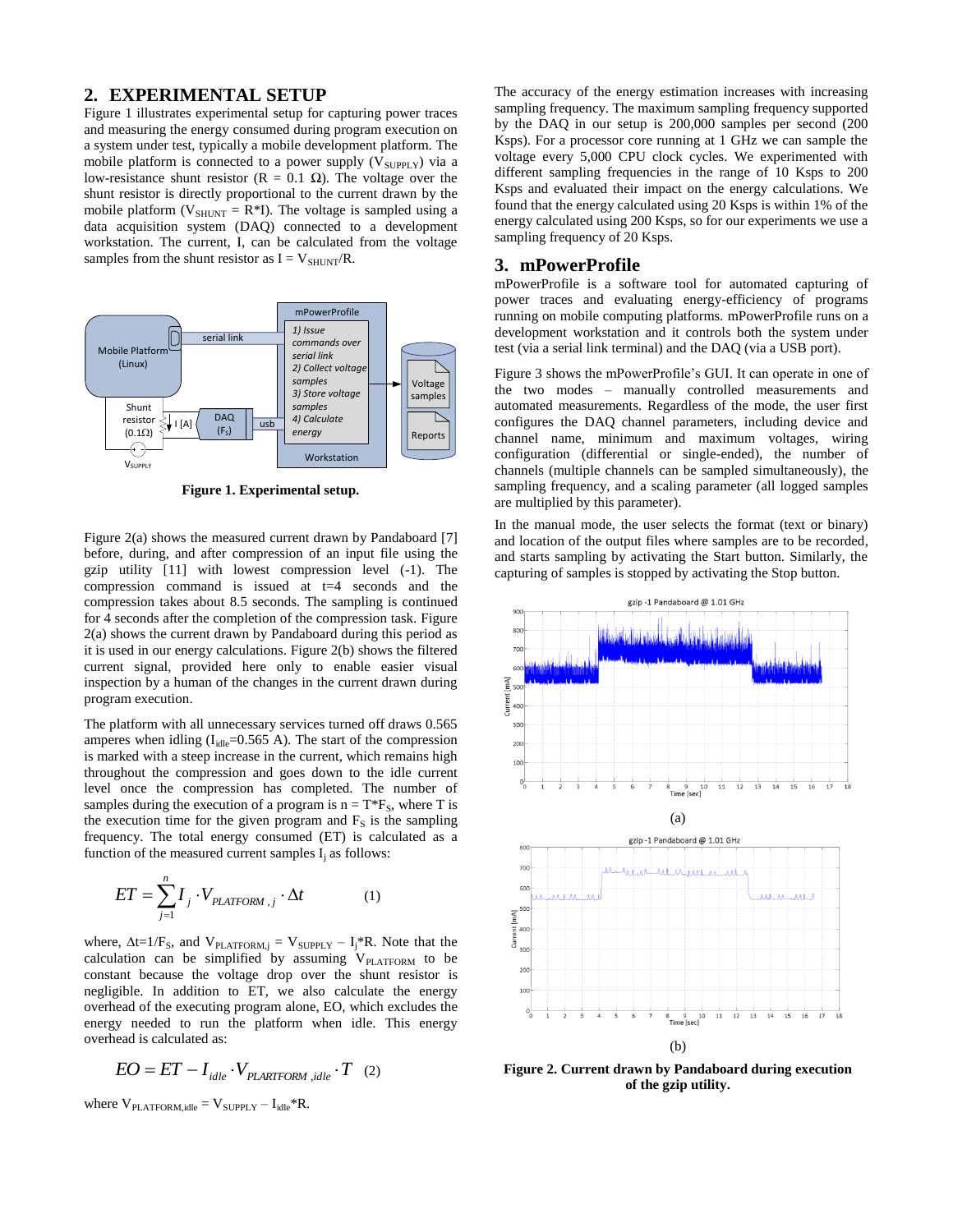| Channel Parameters                                                                                              |                                                          |                         |                                                                                                                                  |                         | V System Linder Test                                                                             |  |  |
|-----------------------------------------------------------------------------------------------------------------|----------------------------------------------------------|-------------------------|----------------------------------------------------------------------------------------------------------------------------------|-------------------------|--------------------------------------------------------------------------------------------------|--|--|
| CH <sub>0</sub>                                                                                                 |                                                          |                         |                                                                                                                                  |                         | Input Script:<br>Serial Port: <b>ANTIS</b><br>Refresh<br>٠                                       |  |  |
| Phys. Ch.                                                                                                       | Dav1/ai0<br>$\cdot$                                      |                         |                                                                                                                                  |                         | $H$ azio c. 9                                                                                    |  |  |
| Name:                                                                                                           | Channel 0                                                |                         |                                                                                                                                  |                         | gzip 4c -9 /home/pi/ctest/input/totalinput tar > /dev/nul<br>Usemame: pi<br>#gzip.d.9            |  |  |
| Min Val. (V):                                                                                                   | $-10.00$<br>H)                                           |                         |                                                                                                                                  |                         | gunzip fc /home/pi/ctest/gzip.cfd/totalinput 9.tar.gz > /dev/null<br>-<br>Disconnec<br>Password: |  |  |
| Max. Val. (V): 10.00                                                                                            | ÷                                                        |                         |                                                                                                                                  |                         | 4000 c Imal<br>Delay Start                                                                       |  |  |
| Configuration: Differential                                                                                     | ٠                                                        |                         |                                                                                                                                  |                         |                                                                                                  |  |  |
| Setup Parameters                                                                                                |                                                          |                         |                                                                                                                                  |                         | $4000 \div$ [ms]<br>Delay Stop:                                                                  |  |  |
| Resistance<br><b>jOhml</b>                                                                                      | $0.100 -$                                                |                         |                                                                                                                                  |                         | 5000 ÷ Imsl<br>Delay Calls:                                                                      |  |  |
| <b>Supply</b><br>Voltage [V]:                                                                                   | $5.000 -$                                                |                         |                                                                                                                                  |                         | Output                                                                                           |  |  |
| Voltage Compesation                                                                                             |                                                          |                         | pi@raspbempi:"/ctest/input\$ gzip 4c.                                                                                            |                         |                                                                                                  |  |  |
| Number of channels:<br>Timing Parameters<br>Samp / Ch:<br>Rate (Hz):<br>DAG buff:<br>With To File<br>File Type: | 1 章<br>$1000 -$<br>20000<br>100000<br><b>a</b> Text File | ٠<br><b>Binary File</b> | Dev Mai0<br>0.599324676<br>0.599324676<br>0.599324676<br>0.602546018<br>0.599324676<br>0.602546018<br>0.599324676<br>0.608988701 | E<br>٠                  |                                                                                                  |  |  |
|                                                                                                                 | Choose file location                                     |                         |                                                                                                                                  | $\overline{\mathbf{m}}$ |                                                                                                  |  |  |
| File Path:                                                                                                      |                                                          |                         |                                                                                                                                  |                         |                                                                                                  |  |  |

<span id="page-2-0"></span>**Figure 3. mPowerProfile graphical user interface.**

In the automated mode, the user can capture power traces for a number of programs automatically. The user first connects to the platform under test via a serial link by specifying serial port, login parameters, and delay parameters (Start, Stop, and Call delays). The user also prepares a script in the script window by entering the shell commands for running applications which needs to be profiled for power. Each shell command is preceded by the number sign  $(4)$  followed by the file name where the samples are to be stored. When the user activates the Start Script button, mPowerProfile takes the control and executes the commands from the script window. It starts capturing and logging samples from the DAQ immediately and waits for the Start delay to expire (e.g., 4000 ms) before issuing the first command over the serial link that will run an application of interest. mPowerProfile continues sampling during the application execution as well as during the period of time determined by the Stop delay after the application is completed. The collection of samples is then terminated and the log file is closed. The samples collected during the quite period before the application is launched can be used to determine the platform's idle current, I<sub>idle</sub>. The total energy consumed, ET, and the energy overhead, EO, are calculated as shown in (1) and (2). mPowerProfile delays the processing of the next command for the amount of time specified in the Call delay parameter before repeating the previous steps for the next command. The script can include as many shell commands as needed. This way, a number of measurements can easily be taken with minimum effort from the user.

## **4. DEVELOPMENT PLATFORMS**

#### **4.1 Pandaboard**

Pandaboard [\(Figure 4\)](#page-2-1) is designed by Texas Instruments to support software development for smartphones and other mobile devices [7]. It features a Texas Instruments system-on-a-chip (SoC) OMAP4430 [6] with 1 GB of low-power DDR2 SDRAM. The OMAP4430 SoC includes a dual-core ARM Cortex-A9 MPCore processor, a 3D graphics accelerator, an image signal processor, and a rich set of standard peripherals (timers, communication interfaces, and a memory controller). A number of commercial mobile devices, such as Amazon Kindle Fire, BlackBerry Playbook, Motorola Droid RAZR, Samsung Galaxy Tab and Galaxy S II, are based on this chipset. Pandaboard also features an onboard 10/100 Ethernet port, a wireless interface (802.11n and Bluetooth), DVI and HDMI video interfaces, an audio interface, and two USB ports. Unfortunately, it does not support mobile broadband Internet access. The platform can run



**Figure 4. Pandaboard.**

<span id="page-2-1"></span>mobile open-source operating systems that are based on Linux, including Ubuntu, Android, and Tizen. In our experiments, we use an Ubuntu distribution provided by Linaro, a non-profit organization that works on consolidating and optimizing opensource code for the ARM architecture [4].

#### **4.2 Raspberry Pi**

Raspberry Pi [\(Figure 5\)](#page-2-2) is a credit-card size computer that is developed in the UK by the Raspberry Pi Foundation to be a readily affordable platform for schools and aspiring young students [10]. Raspberry Pi Model B represents a lower-end device and it features Broadcom BCM2835 SoC, which contains an ARM1176JZFS running at 700 MHz, a Videocore 4 GPU, and 512MB of RAM. Model B also includes an onboard 10/100 Ethernet port, GPIO pins, RCA and HDMI video interface, an audio interface, two USB ports and SD card slot. Raspberry Pi has a large developer's community with projects ranging from entertainment centers to dedicated computers for photography, home automation, medical and robotic applications.



<span id="page-2-2"></span>**Figure 5. Raspberry Pi.**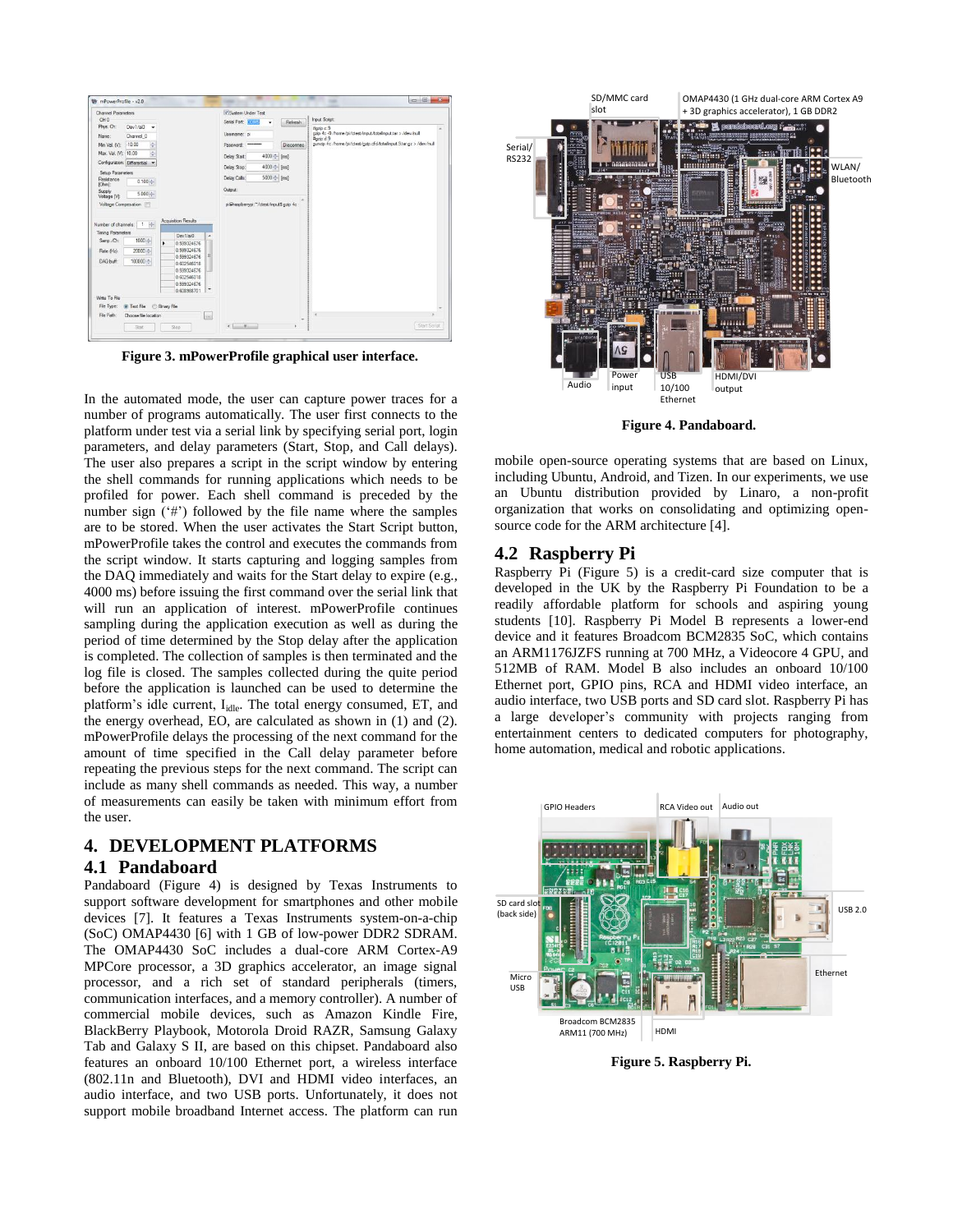## **5. CASE STUDIES**

# **5.1 Estimating Energy of Data Transfer with and without Compression**

Minimizing storage capacity requirements and energy costs of data communication is of great interest for mobile platforms because of their limited storage and energy resources. Data compression utilities are thus critical in helping achieve energyefficient data communication, reducing communication latencies, and making effective use of available storage.

In this case study we demonstrate the use of mPowerProfile in evaluating energy efficiency of uncompressed and compressed data transfers from Pandaboard to a remote server and vice versa, from the remote server to Pandaboard over a wireless LAN interface. This experiment involves measuring the energy of the uncompressed transfers as well as the energy of the transfers that involve compression and decompression tasks. For illustration purposes we consider two common compression/decompression utilities xz [12] and gzip [11] that are performed on Pandaboard while communicating with the remote server. The utilities support multiple compression levels (0 to 6 for xz and 1 to 9 for gzip), with higher levels producing smaller files at the cost of increased compute time. As an input file we use a single archive file (tar) of ~64MB that includes a text, an executable, an image, a file with comma-separated values from a wearable health monitor, and a source code.

For the compression tasks, the raw input file is read from the Pandaboard's tmpfs, compressed, streamed to the remote server over a secure channel, and the output is redirected to the null device of the remote server. By reading from the tmpfs on Pandaboard (local file system in the memory) and writing into /dev/null on the remote server we eliminate the impact of the latencies caused by reading from an SD card or by writing to hard disks on the remote server. [Figure 6,](#page-3-0) line 2 shows a Linux command that carries out the compression task using xz with -4. For the decompression tasks, the compressed files are retrieved from the temporary file system of the remote server through a secure channel, decompressed on Pandaboard, and the output file is redirected to the null device of Pandaboard. [Figure 6,](#page-3-0) line 4 shows a Linux command that carries out the decompression task using xz with -4. The communication between input, compression/decompression, and output operations is carried out through Linux pipes. The energies are measured for completing the entire tasks (transfers with compression and decompression). For the uncompressed upload (UUP), the raw input file is read from the local tmpfs and streamed to the remote server over the secure channel [\(Figure 6,](#page-3-0) line 6). For the uncompressed download (UDW), the raw input file is read from the remote server's tmpfs and streamed to the null device on Pandaboard [\(Figure 6,](#page-3-0) line 8).

[Figure 7](#page-3-1) shows the total energy (ET) and energy overhead (EO) in Joules for the uncompressed transfer (ET.UUP and EO.UUP) and for the transfers with compression (ET.C and EO.C) from Pandaboard to the remote server. The results indicate that the transfers with xz compression are not energy efficient – xz with -0 is the only combination that requires less energy than the uncompressed transfer. In all other cases, the compressed transfers require more energy than the uncompressed transfer. On the other side, gzip proves to be energy efficient for all compression levels except with -8 and -9. The most energy efficient combination is gzip with -1 requiring ~68 Joules, whereas the uncompressed transfer requires ~161 Joules. These conclusions hold regardless of the metric considered, the total energy or the energy overhead. These results indicate (a) gzip is indeed useful in reducing energy

- *1. #xz\_4\_c.Isamples.txt (compression)*
- 2. xz -kfc 4 /run/shm/test/input/totalInput.tar |
	- ssh armend@xeon-server "cat > /dev/null"
- *3. #xz\_4\_d.Isamples.txt (decompression)* 4. ssh armend@xeon-server "cat /run/shm/xz.cfd/totalInput.4.tar.xz" | xz -kfdc > /dev/null
- *5. #UUP\_c.Isamples.txt (raw upload)*
- 6. cat  $\frac{1}{\sqrt{r}}$ un/shm/test/input/totalInput.tar | ssh armend@xeon-server "cat > /dev/null"
- *7. #UDW\_d.Isamples.txt (raw download)*
- 8. ssh armend@xeon-server "cat /run/shm/input/totalInput.tar" | cat > /dev/null

#### <span id="page-3-0"></span>**Figure 6. Examples of Linux commands for compressed and uncompressed data transfers.**

consumed for file uploads over WLAN, and (b) the common practice of using the default gzip (with -6) is not the most energy efficient way of uploading data from a mobile platform and thus low levels should be used instead.

[Figure](#page-3-2) 8 shows the total energy (ET) and the energy overhead (EO) in Joules for the uncompressed transfer from the remote server (ET.UDW and EO.UDW) and for the transfers with decompression (ET.D and EO.D) on Pandaboard. Downloading compressed files that are streamed into decompression utilities on Pandboard proves to saves energy relatively to the uncompressed download for both xz and gzip with all compression levels. xz with -4 and -5 requires only ~42 Joules instead of ~158 needed for



**Figure 7. Pandaboard: Energy for upload over WLAN.**

<span id="page-3-1"></span>

<span id="page-3-2"></span>**Figure 8. Pandaboard: Energy for download over WLAN.**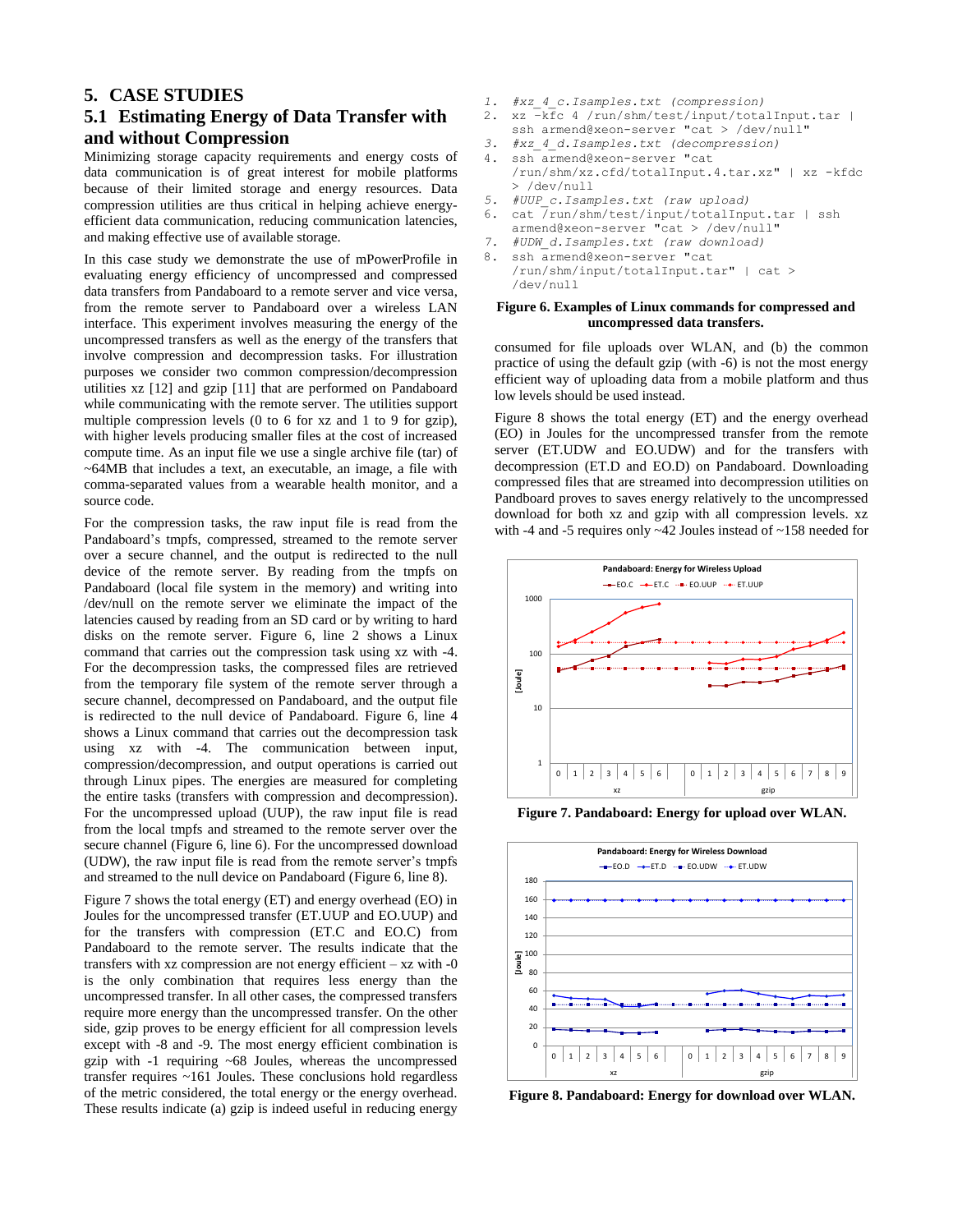the download of the uncompressed input file.

We repeat the same experiment for Raspberry Pi, this time using an Ethernet interface for communication to the remote server instead of WLAN. [Figure 9](#page-4-0) shows the energies for the uncompressed and compressed uploads. The results indicate that neither of the compression utilities saves the energy and that the the uncompressed file upload is the most energy efficient. Raspberry Pi's slower and weaker processor, smaller memory, and faster communication channel than in Pandaboard make the compressed uploads less energy efficient than the uncompressed ones. [Figure 10](#page-4-1) shows the energies for the uncompressed and compressed downloads. The gzip utility provides the energy savings over the uncompressed file downloads, whereas xz decompression tasks prove to be energy-wise inferior to the uncompressed downloads.

## **5.2 Estimating Impact of Frequency Scaling on Energy Consumed**

Modern mobile platforms support dynamic frequency scaling in order to preserve energy or amount of heat generated by the processor chip. A Linux kernel infrastructure cpufreq allows for automatic scaling of the frequency up or down depending on the system load or manually scaling from userspace programs. For example, Pandaboard based on OMAP4430 chip supports the following clock frequencies: 300 MHz, 600 MHz, 800 MHz, and 1010 MHz.



<span id="page-4-0"></span>**Figure 9. Raspberry Pi: Energy for uploads over Ethernet.** 



<span id="page-4-1"></span>**Figure 10. Raspberry Pi: Energy for downloads over Ethernet.**

[Figure 11](#page-4-2) shows the energies on Pandaboard for raw and compressed uploads when the processor is running at 300 MHz. By comparing the results with the ones from [Figure 7](#page-3-1) we can observe that lowering the clock does not significantly impact the energy overhead for the uncompressed transfer (50 Joules vs. 54 Joules) or for the compressed transfers with low compression levels. However, it does increase the total energy because the compression tasks take more time to complete and relatively high idle current dominates the total energy. Similar conclusions can be drawn for the download transfers shown in [Figure 12.](#page-4-3) It should be noted that the energy overhead for gzip is 60% lower when running at 300 MHz instead of 1010 MHz. In addition, the uncompressed download is more energy efficient when running at 300 MHz, e.g., EO.UDW(300 MHz) = 25.6 Joules, ET.UDW(300  $MHz$ ) = 132.86 Joules, EO.UDW(1.01GHz) = 44.87 Joules, and ET.UDW $(1.01$ GHz $)$  = 158.86. This indicates that uncompressed transfers that are not critical for user experience should utilize low clock frequencies.



<span id="page-4-2"></span>**Figure 11. Pandaboard: Energy for uploads over WLAN at 300 MHz processor clock.** 



<span id="page-4-3"></span>**Figure 12. Pandaboard: Energy for downloads over WLAN @300 MHz processor clock.** 

## **5.3 Power Profiling of Video Playing Tasks**

The proposed environment allows for concurrent capturing power traces from multiple shunt resistors. In this example, we instrumente a Pandaboard ES platform that runs at 1.2 GHz. In addition to the shunt resistor on the power supply line for the platform, we placed a shunt resistor on the power distribution line